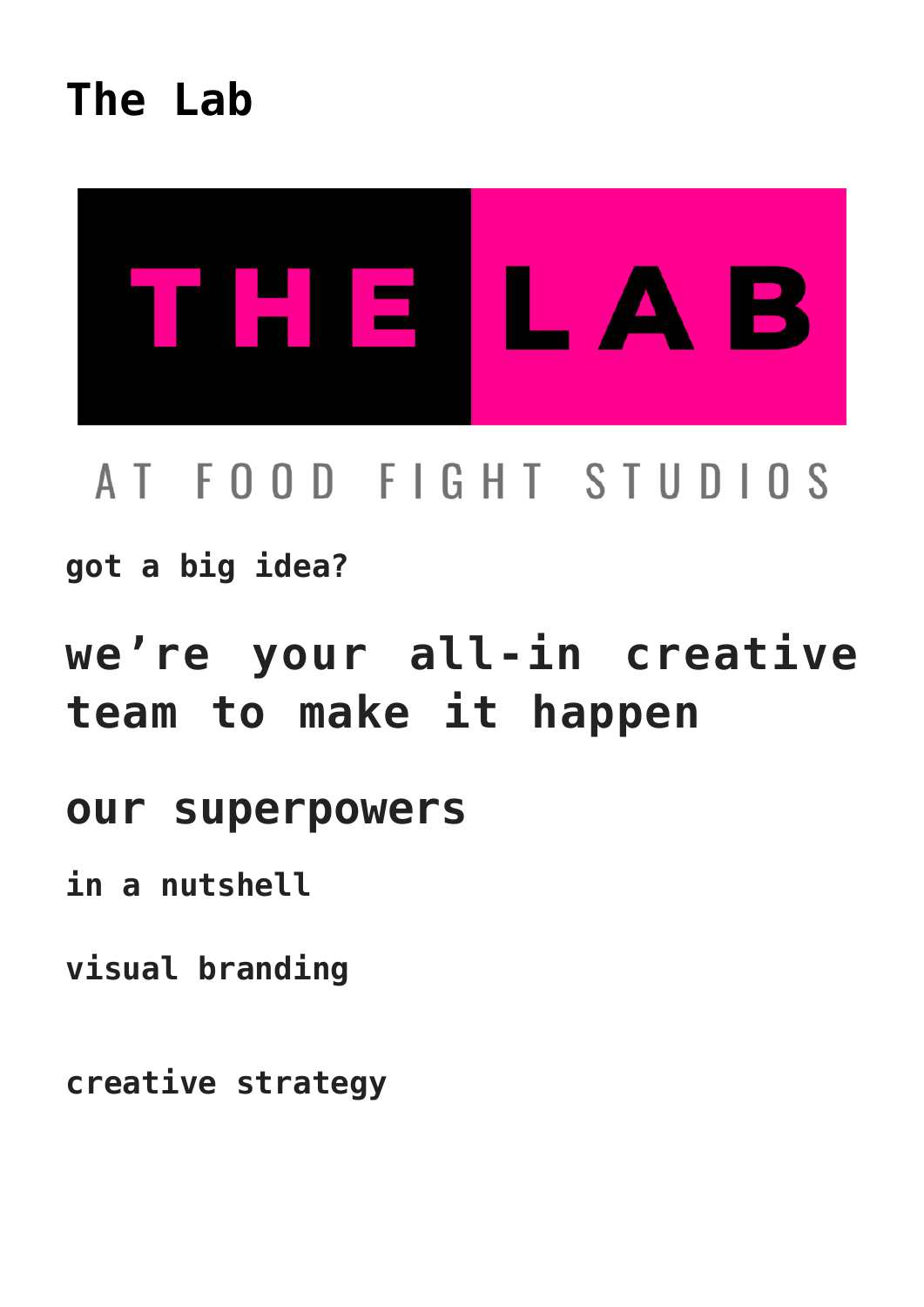# **research, strategy, & creative combined**

We love cooking up new ideas and testing them in the market. We have over 20 years of experience producing unconventional content for individuals, companies, and professional brands on a mission.

[get in touch](#page--1-0)

#### **Visual Branding / Positioning**

You need visuals whether it's a brand launch or a visual refresh and our team of creatives are here to strategize plus execute a comprehensive Brand Playbook or cohesive Visual Templates for your content. On brand and on-point, strategically.

[see our work](https://foodfightstudios.com/work/)

#### **creative strategy**

Need some strategic advice? Schedule a 1-hour call with The Lab Leadership Team to get a quick hit of strategy based on your initiatives. Come to us with your gut checks, mental blocks, or nuggets of an idea and we will give you actionable recommendations to take that initiative to the next level, or partner with you to get the job done.

[book a call](https://calendly.com/the-visual-impact-lab/creative-strategy)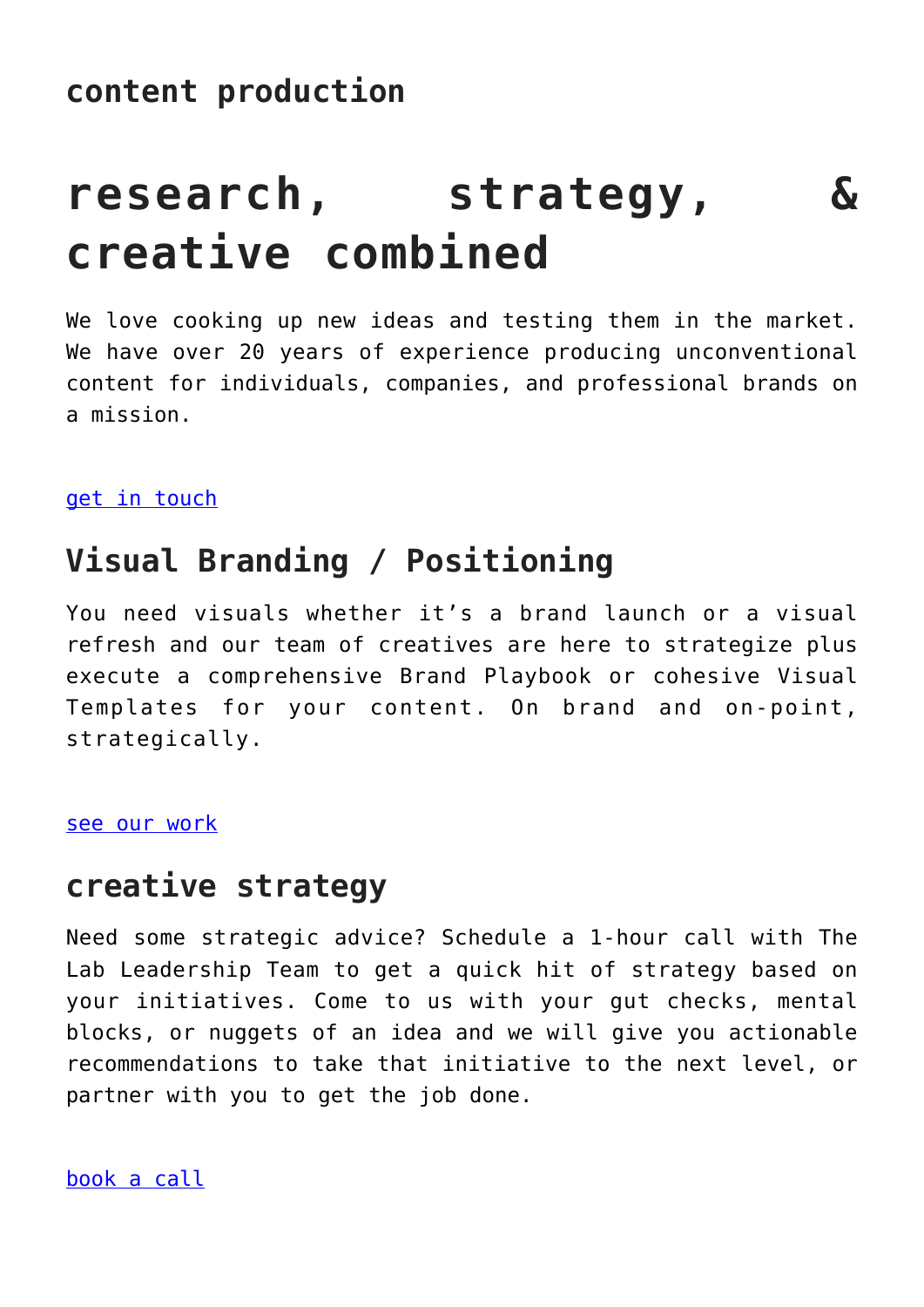### **Ongoing Content Production**

Our team of award-winning content producers and creatives will take your audio, brand or ideas to the next level with a steady stream of visuals based on a customized Strategic Plan. Designed to keep momentum and provide your target audience with consistently engaging content.

## **serving you the right content, for the right people, at just the right time**

Through our collective industry expertise, we're invested in creating performance-enhancing visual content that connects. It's not just content for the sake of content – it's strategically crafted visuals on a mission.

# **like here…**

[#animation](https://foodfightstudios.com/category/animation/) / [#branding](https://foodfightstudios.com/category/branding/) / [#casestudy](https://foodfightstudios.com/category/case-study/)

**[BRAND WORK: The Brace Life](https://foodfightstudios.com/brand-work-the-brace-life/)**

[#branding](https://foodfightstudios.com/category/branding/) / [#casestudy](https://foodfightstudios.com/category/case-study/)

**[Amy Morin: Podcast Launch Visual Positioning](https://foodfightstudios.com/podcast-launch-visual-positioning-for-amy-morin/)**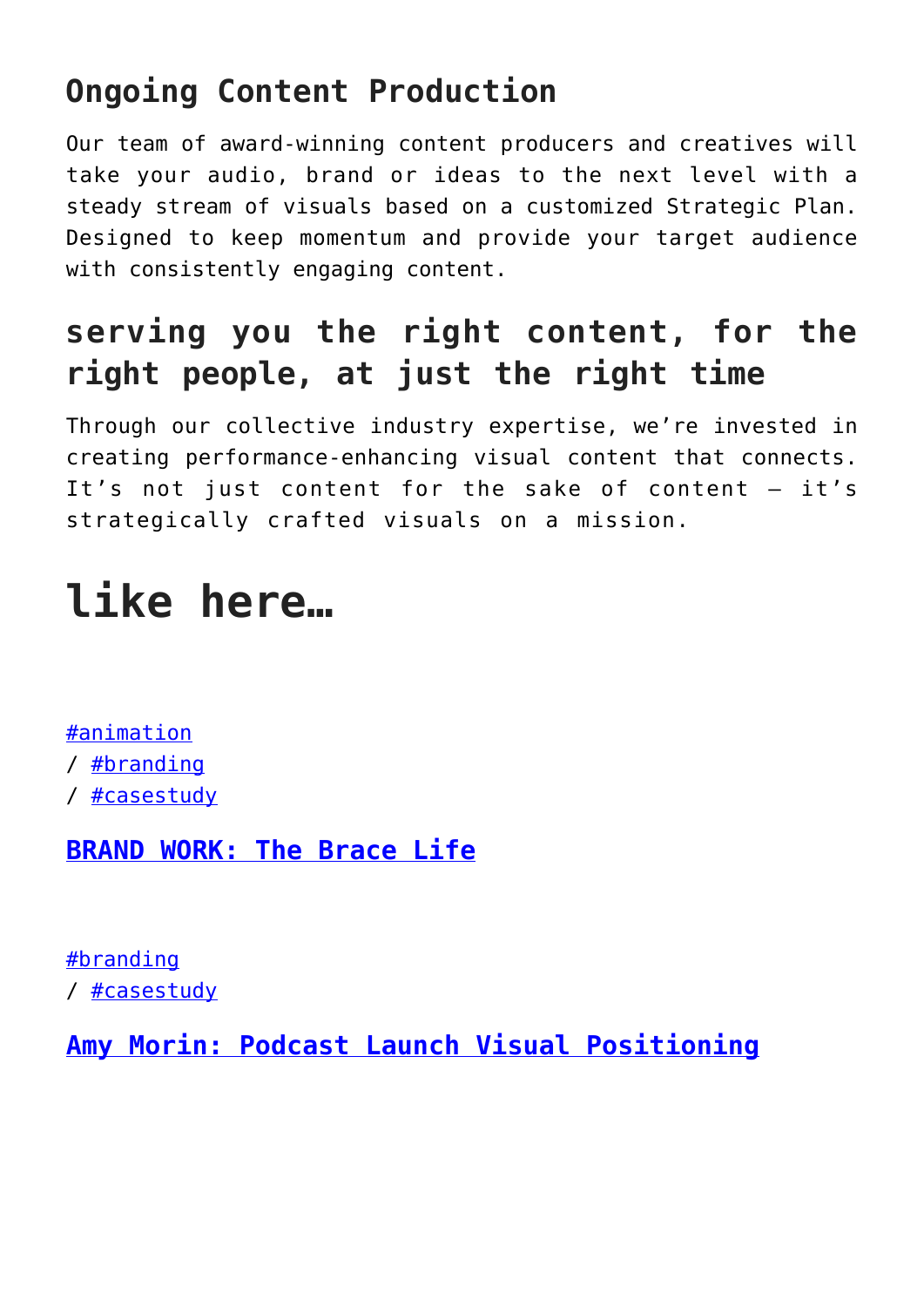## **…and here**

#### [#animation](https://foodfightstudios.com/category/animation/)

- / [#branding](https://foodfightstudios.com/category/branding/)
- / [#casestudy](https://foodfightstudios.com/category/case-study/)

**[Emmy Award Winner: Dreamer Documentary](https://foodfightstudios.com/brand-work-dreamer-documentary/)**

[#animation](https://foodfightstudios.com/category/animation/) / [#blog](https://foodfightstudios.com/category/blog/) / [#codevelopment](https://foodfightstudios.com/category/co-development/)

**[Spartan Race's Unbreakable CEO](https://foodfightstudios.com/spartan-race-unbreakable-ceo/)**

# **let's talk**

Have a question or need help with a project? Let's chat and see what we can do for you!

Name Please enter your name. Email Please enter a valid email address. Phone Please enter a valid phone number. What can we help with? Please type your message.